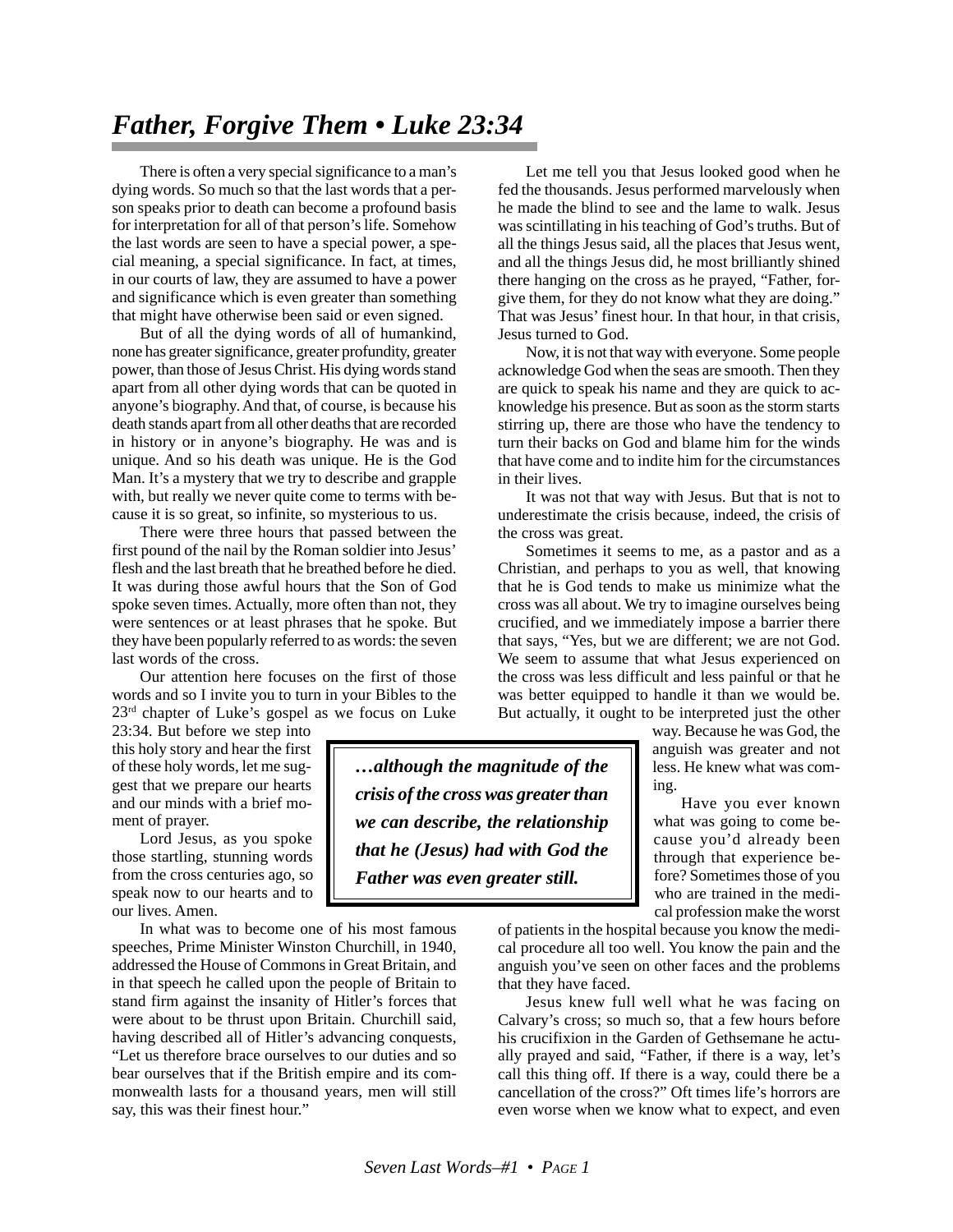though Jesus knew full well that this was his purpose and his mission in life, he prayed that he might be delivered from it.

Of course, there was great physical pain and anguish, but much to my surprise at least, as I have reread the passion accounts in Matthew, Mark and Luke and John, I find that there is relatively little, almost nothing, said about the physical pain of crucifixion. It simply says, "…and he was crucified." The reason for that being that the Bible wants to make it most clear that the crisis of the cross was primarily a spiritual crisis and not primarily a physical one. That the horror of it was that there, in that moment in time and history, Jesus Christ the Son of God was made to be sin for us. That was the crisis, and the essence of Calvary was bearing human sin and divine wrath.

We must never underestimate that the crisis of the cross was great, but Jesus' relationship to the Father was greater. And although the magnitude of the crisis of the cross was greater than we can describe, the relationship that he had with God the Father was even greater still. So that the first word that Jesus spoke amidst his crucifixion crisis was "Father." In the worst of crises he turned to the One he knew could be trusted. Even when everyone else who knew him had forsaken him and denied him and abandoned him, he turned to the One he knew would stick with him. He turned to the One who was absolutely dependable, no matter how great the crisis, no matter how huge the problem. Jesus knew that God the Father loved him and would ultimately do right by him, no matter what.

For us, we tend to think God's closest when things go particularly well. It is not in the crisis of a difficult prognosis or some horrible news that comes our way that we think of God as being closest of all to us. We tend to assume that God is there and he is superintending the circumstances only when the circumstances are favorable. But Jesus here demonstrated that the Father can love just as much and be just as close, that his loyalty and commitment is not diminished, even when there is suffering and even when there is death.

Now, I don't know to whom you turn when the crisis gets great. I know that for some people, when things really flare up, they turn away from God, while other people, when things really become difficult, they turn to God. And the choosing of the direction to which we turn is, of course, our own independent doing. It is as different as the people who do the choosing. However, crises and suffering and even death are not adequate causes to turn away from God. Quite the contrary. When the crisis is fiercest of all is precisely the time when we should follow the example of Jesus and pray as he prayed. It is then that the first word that we utter in the midst of crisis is "Father." In crisis Jesus turned to God.

Amidst need, and I find this the most amazing of

all, amidst need his thoughts were not of himself, but of others. Although his own needs were great, and indeed they were, here he prayed for the needs of others. Don't you find that strange? Actually, I find it stunning. Here they were, nailing his hands; they had beaten his back; they had pressed thorns into his brow. And all through this, his thoughts were not on the physical pain, his thoughts were not on the humiliation he had experienced. Instead, he was thinking about the people who had done it to him. He was thinking about the soldier who had whipped him. He was concerned about the soldier who had nailed him to the cross. He was worried about the welfare of the people who were standing around that little mound that kind of looked like a skull and were throwing out jeers. They were the same ones that, just a little time earlier, back on the other side of the city gate, had shouted, "Crucify him!" His own needs were so overwhelming and yet he was concerned about them.

I'd like to be like that. I'd like to be that kind of a person. I would like to be the kind of guy that, when things are piling on top of me, when my schedule is crumbling, when my feelings are hurt because of something that someone has said, when I'm terribly sick, I would like to be the kind of guy that then, amidst all of my great needs, am not thinking of myself, but I'm thinking of others – perhaps of the people who have afflicted me, who have inflicted the wounds which I'm suffering. I'd like to be like that. But I find that terribly hard to do. I find that my natural and normal tendency is to become preoccupied with my own problems and my own needs. I find that I have to force myself to think beyond myself to my family, to my friends, to my church, to my nation, to people around me. When my own problems are mounting up, I find it extremely difficult to be concerned about others, particularly about people whom I might classify as my enemies.

How does someone do that? In the face of their own need, think about others? But Jesus did it. He did it. Although his own needs were infinitely high, he was concerned about others and he prayed, "Father, forgive them, for they do not know what they are doing."

You know their actions were unjust, those accusers of his, those 'crucifiers.' And yet even though they were unjust, Jesus recognized the best side of it as far as they were concerned. He acknowledged that he recognized their ignorance.

We're to keep in mind, of course, that whenever we read the Gospel accounts, that Jesus was, indeed, innocent. He had not committed any crimes, he was not guilty of any sins, and basically the people knew it. Pilate knew it; in fact, Pilate admitted it. The Sanhedrin knew it. They knew their laws well. They knew all the procedures that had been established by written law and by tradition. They knew they were having their trials at an illegal time by an illegal procedure. They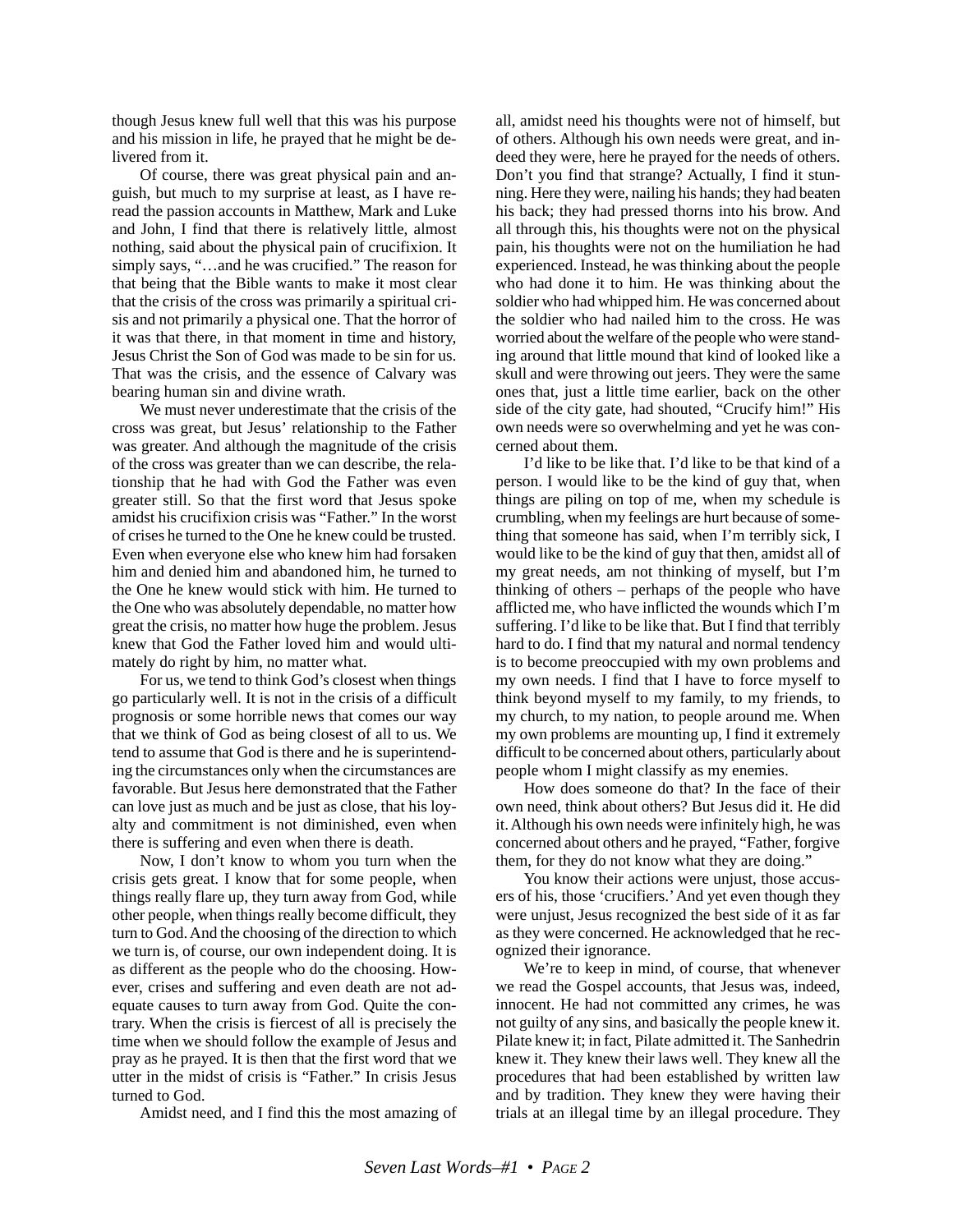knew, they knew, they knew. They knew Jesus was innocent. But they indited him nonetheless. The people who were out on the street on that Passover eve were people who were shouting, "Crucify him," but they knew that he didn't warrant crucifixion. They couldn't even begin to suggest that Jesus was guilty of any kind of a capital crime. They knew. They knew he was innocent.

If ever there was a victim who was unjustly accused and unjustly condemned, then Jesus was he. If there was ever a man who legitimately could turn to his executioners and say, "You're doing the wrong thing; stop it!" it was Jesus.

We all, at some time or another, have been wrongly accused of doing something. Maybe we have gotten

into trouble in school or on the job or with a traffic ticket. There have been times then we have then responded by saying, "You know, you just have no right to do that to me." And hardly do we seek to see things from the perspective of those who are unjustly accusing us.

But the Savior saw the big-

ger picture. He saw them as needy men and women who indited him, who accused him, who called for his crucifixion, who actually executed him. And so he said, "Father, forgive them, for they do not know what they are doing."

Now, Jesus was not so naive as to say that they were completely ignorant of their practice of condemning and executing an innocent man.

We have a tradition in our Western system of jurisprudence where we say ignorance of the law is no excuse. So for example, you may be driving along and the speed limit drops from 55 miles per hour to 15 miles per hour. Perhaps the sign was covered by snow, but you receive a traffic ticket. You go before a magistrate and you say, "I didn't know that the speed limit was 15 miles per hour." He will tell you that legally that is not an adequate excuse. Just because you don't know something doesn't mean that you are not guilty of the crime, or that you are excused from the punishment of that crime.

Jesus was not here saying that they were completely ignorant and innocent of condemning a man who should not have been condemned. What he was saying when he prayed to God the Father, "…they do not know what they are doing," was simply that they did not have even an inkling of the magnitude of what they were doing. They did not realize that here was God whom they were crucifying. This was no ordinary criminal and this was just not another crucifixion on another day. This was God and it was their sins and our sins which had precipitated the crucifixion that there was taking place. Jesus saw their ignorance of the eternal universal magnitude of their sin and so he prayed and said, "Father, although they may be guilty of condemning and executing an innocent man, they are ignorant of how great a crime they are perpetrating."

There he was on the cross, his own needs great, and yet praying for the needs of others. There he was on the cross, giving them the benefit of the doubt and praying that they be forgiven of their ignorance. There he was on the cross, his own actions severely limited, and yet doing what he could.

When you reflect on the three years of Jesus' public ministry, you'll recall that he was a leader who went to his people and did not just expect his people to come to him. He would go where they were. He traveled all

*I find it interesting as I study the seven last words of the cross to find that the first was a prayer, the last was a prayer and the middle was a prayer.*

over the Holy Land. He was on the Sea of Galilee to the north; he went all the way down to Jerusalem in the south; he went back and forth to Judea and Samaria, all different places. He went to them. Now he was being crucified and his feet were

nailed to the cross so he couldn't go to them as he once went to them.

During his ministry, as he traveled about, he was repeatedly moved with compassion for the needs of people, and so he used his hands as the great physician to heal them. He would touch; he would rub; he would point; he would do what he could, and what he could was to heal. But no longer could he do that because his hands were nailed to that crossbar and so they were immobile, incapable of reaching out and healing.

And as he traveled about and as he healed, he taught. He taught at the Mount of Beatitudes and he taught in the Temple Square in Jerusalem. He taught walking back and forth on that little pathway between Jerusalem and Bethany. He gave to them the words of God, the words of life.

But when a man is being crucified, breath is, indeed, precious. When a man is being crucified there are only a few words he can speak. They must be measured and they must be counted. His breath must be used with care.

Jesus could not go to them; he could not reach out and touch them and heal them; he could not teach them. But there was one thing he could do - he could pray. And so he did what he could.

I find it interesting as I study the seven last words of the cross to find that the first was a prayer, the last was a prayer and the middle was a prayer. The first, fourth, and seventh of the seven last words of the cross are all prayers.

You know, my friend, I don't know what you think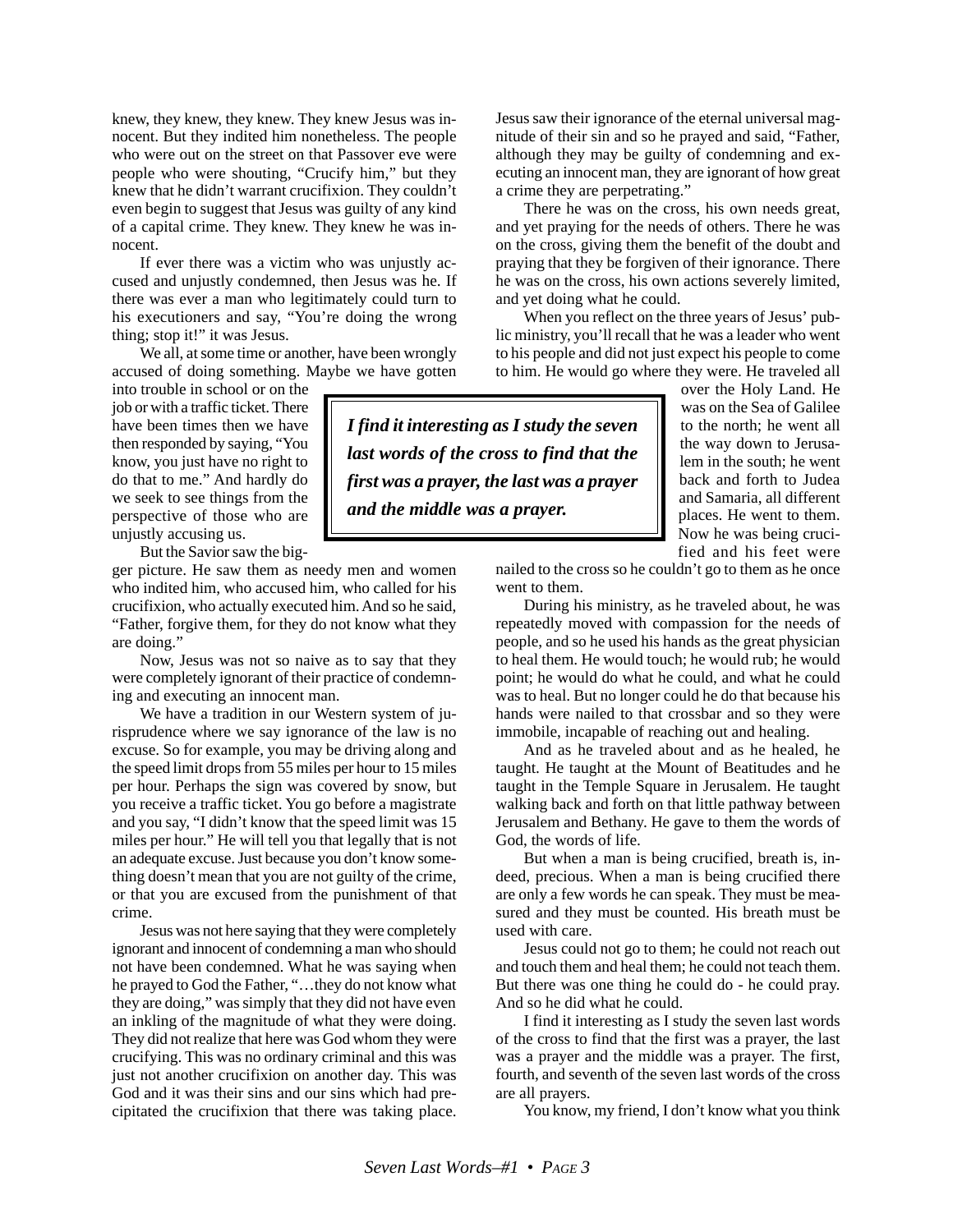of Jesus Christ - I don't even know if you do think about Jesus Christ, but I know that he thinks about you. And I know, on the authority of the Bible, that this same Jesus who prayed for those who were crucifying him has since not only died but has come back to life. And not only has he come back to life, but he has ascended to heaven, and the Bible says that he is now in heaven at the right hand of God the Father and there in heaven his primary occupation is prayer. Right now he is doing what he did on the cross. He is praying for you, for me. He is doing what he can. He is praying for us. Fantastic.

This Jesus, although his own needs were great, was thinking and acting and praying for others. But what impresses me the most about the words here recorded from Jesus lips as he was being crucified is that, under all of this pressure of crucifixion, it was here that Jesus practiced what he preached. The preaching of forgiveness was a mark of Jesus' ministry.

You'll recall from your own reading of the Bible that Calvary was not the only hill upon which Jesus ministered. He had also been on a place up north in Palestine called the Mount of Beatitudes, and it was there, with the somewhat familiar words of the Sermon on the Mount in Matthew 5:43 and 44, that Jesus preached. Imagine listening to a sermon by Jesus himself!

He preached and said to the crowd, "You have heard that it was said," [and he must have shouted out the words until he was hoarse as he spoke to thousands of people without a public address system] " 'Love your neighbor and hate your enemy.' But I tell you: Love your enemies and pray for those who persecute you."

They must have done a double take. Was this carpenter turned itinerant preacher from Nazareth really saying what I thought he said? Yes, I've heard that quote - it is a familiar saying here in Palestine. "Love your neighbor; hate your enemy." And if it is not a quotation in other cultures, it is certainly a practice in other cultures. If you're going to love anybody, you love the people you like. If you're going to hate, hate your enemies, the people you don't like.

But now Jesus is saying, "Love your enemies and pray for those who persecute you." That is powerful preaching. It is easy to love those that are lovable. It is easy to love those that are in your family. It is easy to love those who are your best friends, those have all kinds of common ground with you, but how difficult it is to love those who are your enemies, those who hate you, those who do rotten things to you, those who hurt you and rip you off and do you in. That was powerful preaching.

Now, I, too, am a preacher. Sunday after Sunday I stand in the pulpit and say the things that I seek to teach from the word of God. It is quite an experience, you know, preaching - at the same time it is an indescribable delight and an awesome difficulty. Sunday after Sunday I stand in the pulpit and talk about salvation and forgiveness. I talk about discipline and godliness and holiness and love and commitment. But let me tell you, it is a hard thing to do.

The difficulty of preaching is dwarfed by the difficulty of practicing it. It is one thing to stand in the pulpit before many people and say what you're supposed to say, but it is quite another thing to go home and live that way. It is quite another thing to live out godliness and commitment and forgiveness in the office on the ordinary days of the week or in the shopping center or driving a car or relating to people who might irritate me or people whom I offend and those who naturally lash back. It is easy to get caught in the drama of defeat and to preach one thing and to practice quite another. So take it from a preacher who I think understands that it is simply amazing that Jesus not only preached forgiveness, he practiced forgiveness.

There is a significant truth that is tied here in Luke 23:34 and one that I think has been lost in most of our English translations of the Greek text. The verse reads like this: "Jesus said, 'Father, forgive them, for they do not know what they are doing.'"

The main verb in this sentence is 'said'. That main verb is what the Greeks called an imperfect tense. That doesn't mean that it was less than good or less than perfect, but the Greeks, unlike English speaking people, have different ways of speaking of things happening in past time. They have one tense where they would say, it was done once and that's it. So for example, if you walk over to the door and you close the door and that is the only time you ever close that door, the Greeks use what was called an aorist tense. It was closed and it stayed closed, that was it. You never did it before, and you never did it after. Or at least that was a primary action that wasn't repeated in the context of what is being described.

But if you got up and went over and closed the door and then somebody out in the hall opened the door and then you went over and closed the door and then somebody opened the door and then you went over and started to close the door, and if I were describing that in Greek, I would use an imperfect tense because you repeatedly closed that door. Both taking place in past time, one being a point in time, the other being a repeated process in time.

Now, that Greek lesson is to say that here in Luke 23:34 the main verb, 'said', is an imperfect tense indicating that Jesus didn't just say it once, but he said it repeatedly. Over and over again. Technically, I guess you'd then have to say there were more then seven last words of the cross, that Jesus spoke more than seven times, because the first of the seven last words was oft times repeated. A most literal translation of this would be something like this; "Jesus kept on saying, 'Father,